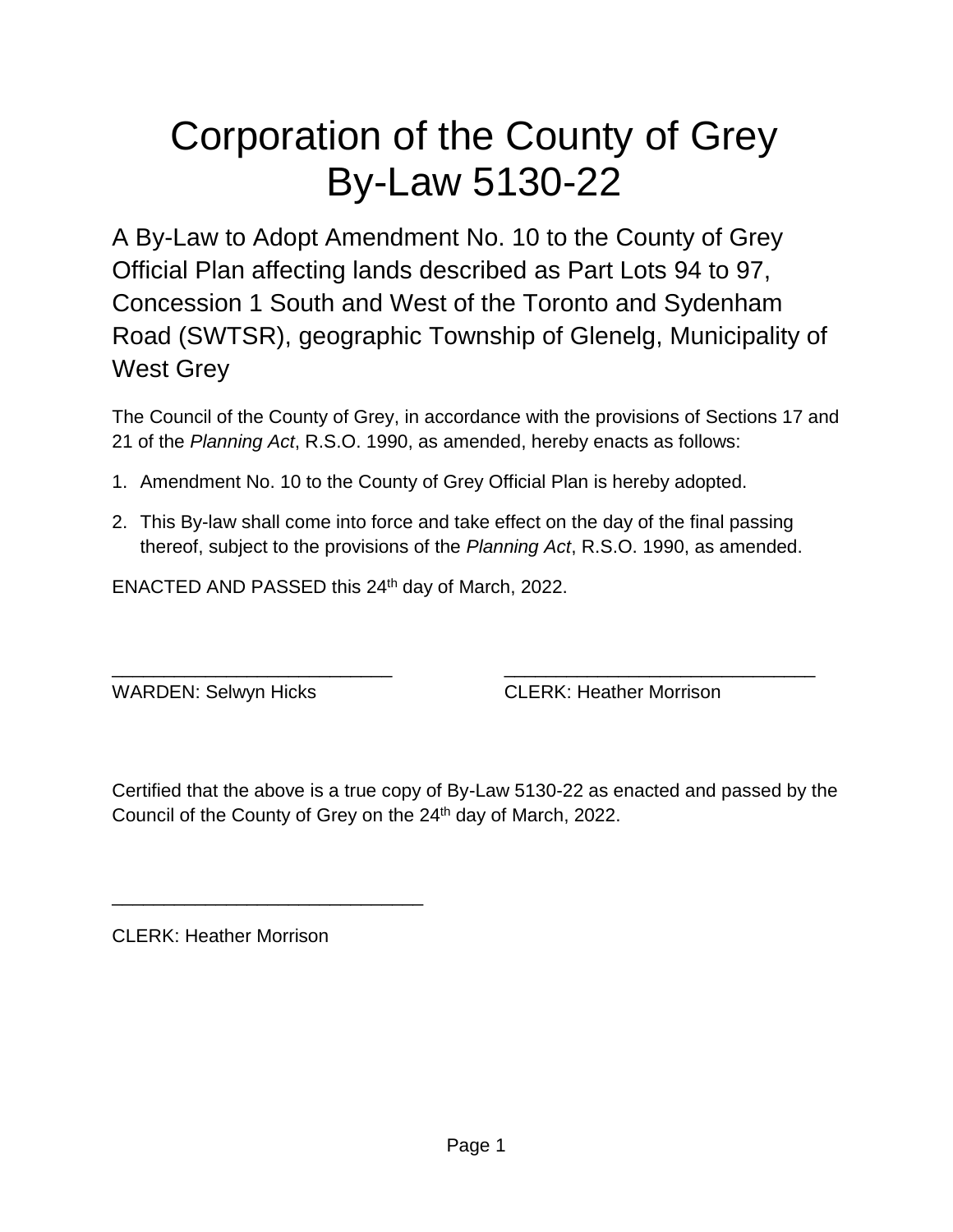# Amendment No. 10 to the County of Grey Official Plan

| Index                                                                                               | Page           |
|-----------------------------------------------------------------------------------------------------|----------------|
| <b>The Constitutional Statement</b>                                                                 | 3              |
| Part A - The Preamble                                                                               |                |
| Purpose                                                                                             | 4              |
| Location                                                                                            | $\overline{4}$ |
| <b>Basis</b>                                                                                        | $\overline{4}$ |
| Part B - The Amendment                                                                              |                |
| <b>Introductory Statement</b>                                                                       | 6              |
| Details of the Amendment                                                                            | 6              |
| Part C – The Appendices                                                                             |                |
| Appendix A Planning Justification Report and Technical Studies                                      |                |
| Appendix B Initial Merit Report PDR-CW-20-21                                                        |                |
| Appendix C Public Meeting Minutes - October 18th, 2021                                              |                |
| Appendix D Addendum to Planning Report PDR-CW-20-21 and Committee of the<br><b>Whole Resolution</b> |                |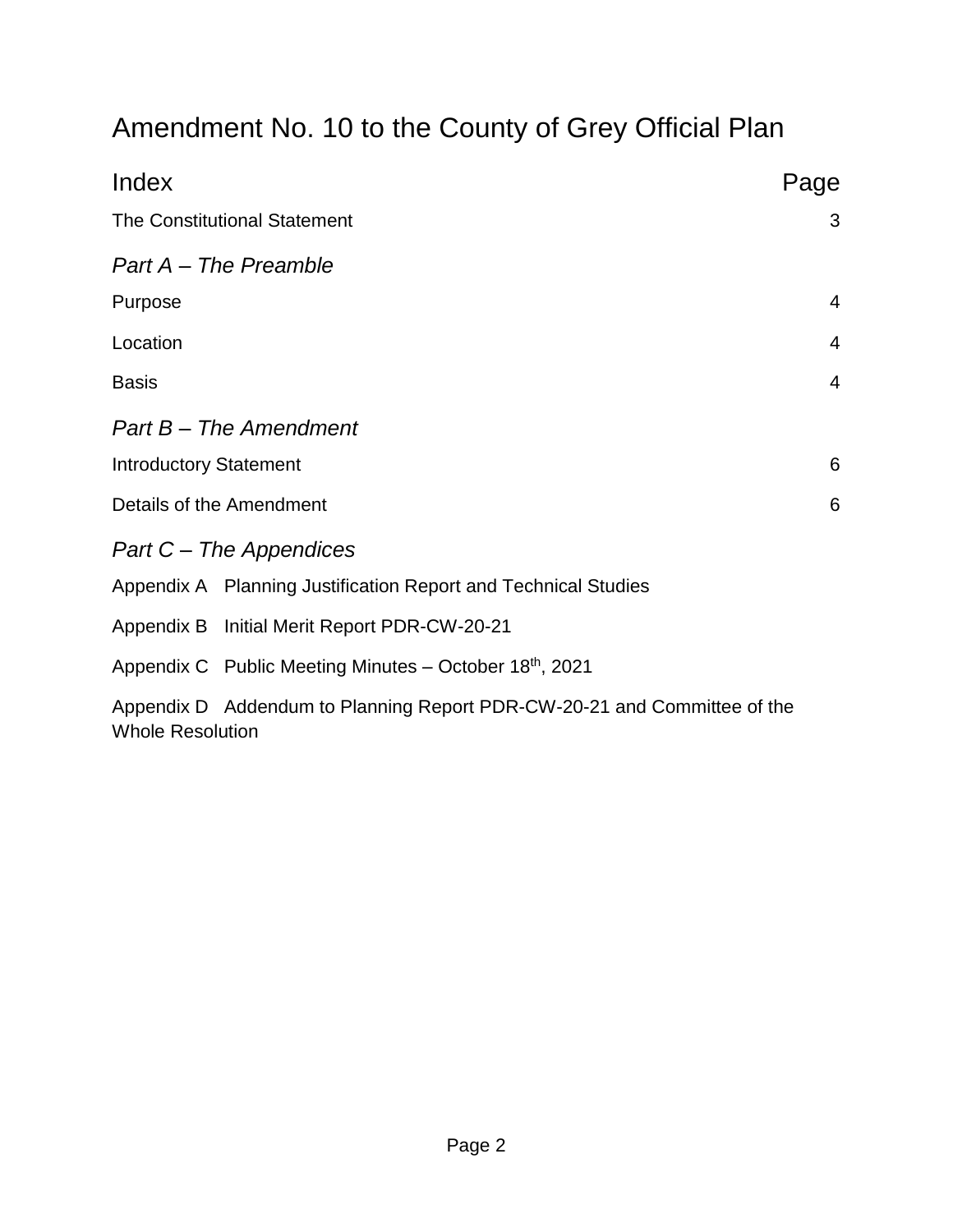# Amendment No. 10 to the County of Grey Official Plan

## The Constitutional Statement

*Part A – The Preamble* does not constitute a part of the Amendment.

*Part B – The Amendment* consisting of the following text and Schedule, constitutes Amendment No. 10 to the County of Grey Official Plan

*Part C- The Appendices* attached hereto do not constitute part of this Amendment.

These Appendices contain background data, planning considerations and public involvement associated with this Amendment.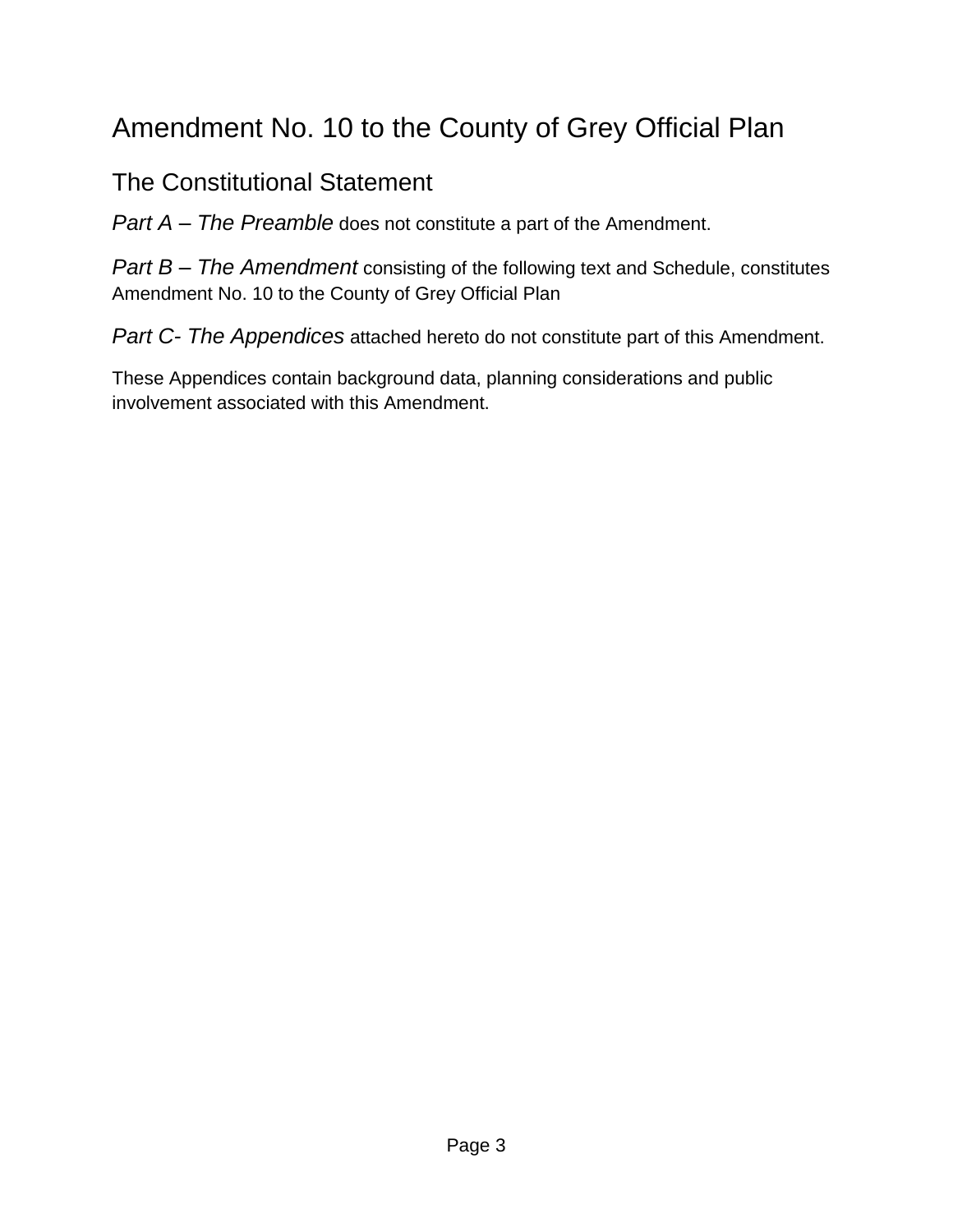## Part A – The Preamble

#### *Purpose*

The purpose of the County Official Plan Amendment (File # 42-05-220-OPA-10) is to permit an expansion to the Primary Settlement Area designation to allow for the expansion of Chapmans Ice Cream.

#### *Location*

The lands affected by the proposed Official Plan Amendment are described as Part Lots 94 to 97, Concession 1 SWTSR, geographic Township of Glenelg, Municipality of West Grey

#### *Basis*

The proponent, in support of the application, provided a Planning Justification Report and other technical studies to address the requirements of the *Planning Act,* Provincial Policy Statement (PPS), and the County Official Plan. The Planning Justification Report was prepared to justify a settlement area expansion to permit the expansion of Chapmans Ice Cream. This background reports can be found at Appendix A.

The County and the Municipality held a joint public meeting October 18<sup>th</sup>, 2021. At the public meeting, and through agency comments, comments were raised with respect to traffic, drainage, connection to services, natural hazards, natural heritage, and the need for a servicing agreement. Site plan control and a servicing agreement will be utilized to address the comments received. Agency and public comments helped guide staff towards an informed recommendation on the application.

The minutes from the public meeting are attached as Appendix C.

Agency and public comments are detailed in the Addendum to Planning Report PDR-CW-20-21, which can be found at Appendix D.

Based on the supporting material, the Official Plan Amendment was recommended for approval to Grey County Committee of the Whole. The reports of the Planning Department (PDR-CW-20-21 and its addendum) are included in Appendices B and D.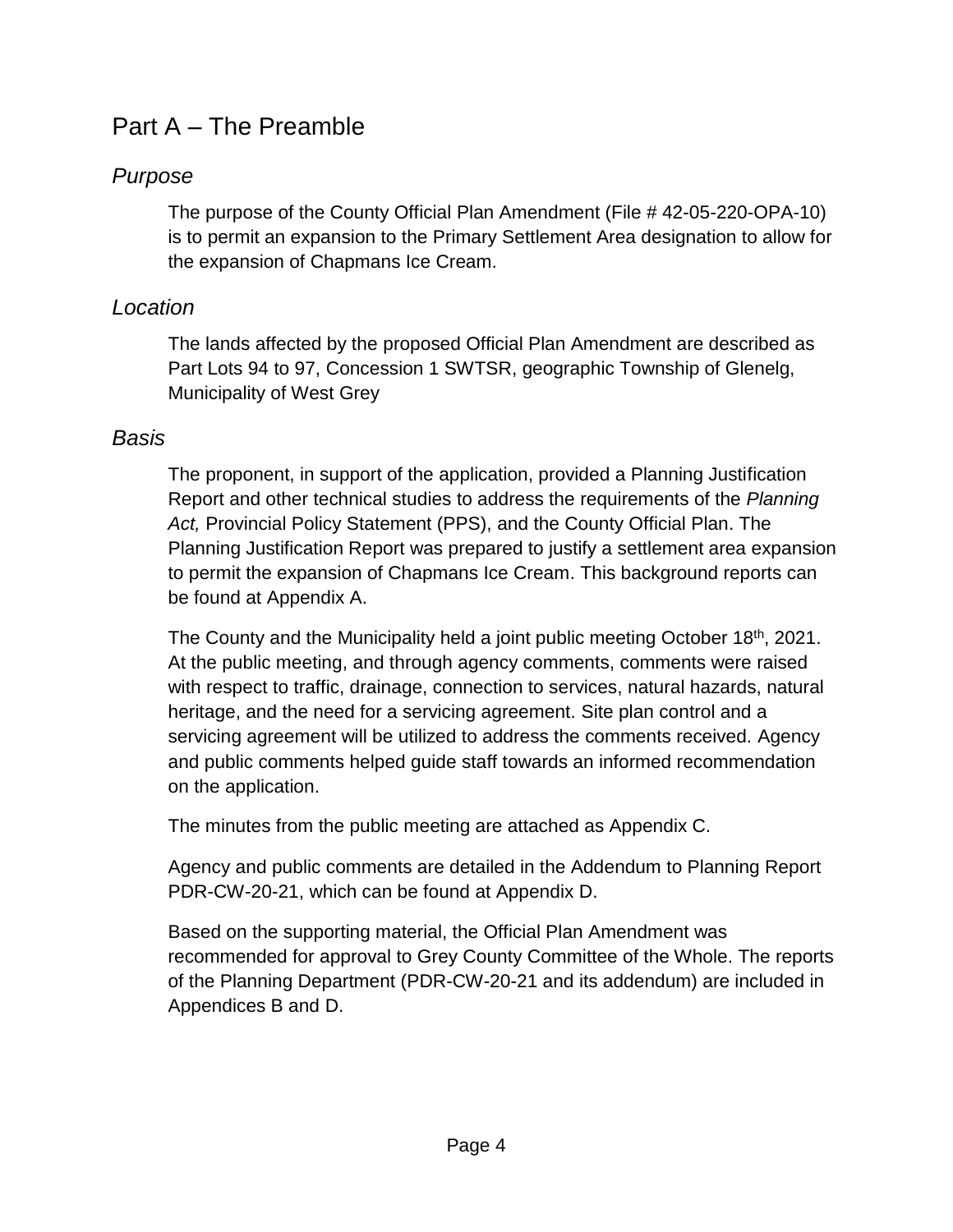## Part B – The Amendment

All this part of the document entitled "Part B – The Amendment" consisting of the following text and Schedules constitutes Amendment No. 10 to the County of Grey Official Plan.

#### *Details of the Amendment*

The Official Plan of the County of Grey Planning Area is amended as follows:

1. Schedule A – Land Use Designations – Map 2 is hereby amended by changing the designation of the lands shown on Schedule 'A' affixed hereto from the 'Rural' land use designation to the 'Primary Settlement Area' land use designation.